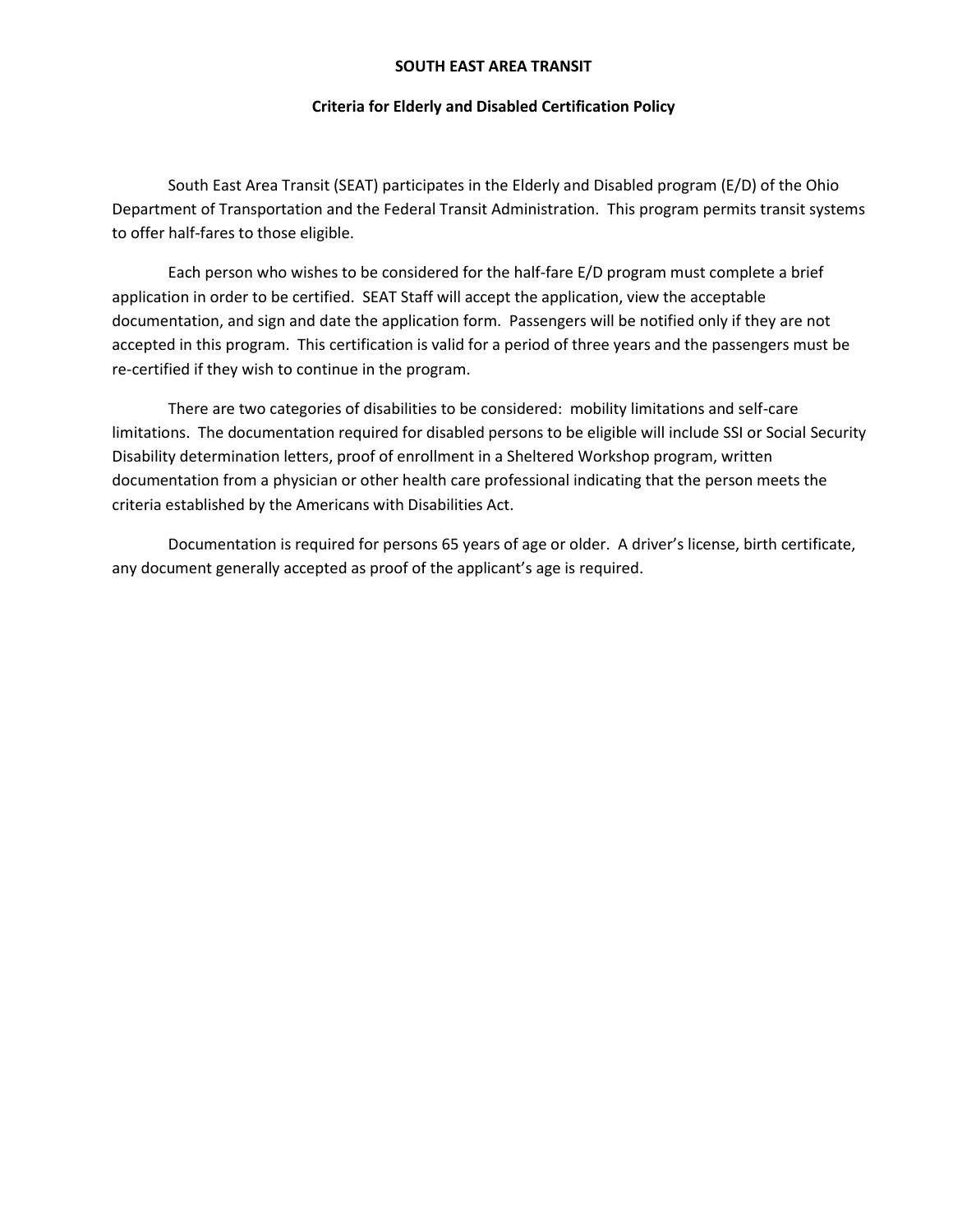

# EZ Ride/Elderly or Disabled Application

| Name                                                                                                                                                                                                                                                                                                                                                                                                                                                                                                                                                            |                                      |  |
|-----------------------------------------------------------------------------------------------------------------------------------------------------------------------------------------------------------------------------------------------------------------------------------------------------------------------------------------------------------------------------------------------------------------------------------------------------------------------------------------------------------------------------------------------------------------|--------------------------------------|--|
|                                                                                                                                                                                                                                                                                                                                                                                                                                                                                                                                                                 |                                      |  |
|                                                                                                                                                                                                                                                                                                                                                                                                                                                                                                                                                                 |                                      |  |
| Phone Number (Comparently Comparently Comparently Controller Date of Birth Comparently Comparently Comparently                                                                                                                                                                                                                                                                                                                                                                                                                                                  |                                      |  |
| Bring/Mail completed applications to SEAT Office, 224 Main Street, Zanesville, OH 43701<br>Applications accepted Monday thru Friday, between the hours of 9:00 a.m. and 4:00 p.m. only.                                                                                                                                                                                                                                                                                                                                                                         |                                      |  |
| Are you 65 or older OR do you receive V.A/Social Security Disability at a minimum of 80%?<br>Yes $\Box$ No                                                                                                                                                                                                                                                                                                                                                                                                                                                      |                                      |  |
| Please bring/send copies with application of V.A./Social Security Disability award letter.                                                                                                                                                                                                                                                                                                                                                                                                                                                                      |                                      |  |
| Proof of age is required (i.e. copy of license, birth certificate, etc.) if you are 65 or older.                                                                                                                                                                                                                                                                                                                                                                                                                                                                |                                      |  |
| Certification from a physician is required if you are unable to use the Fixed Route Service.                                                                                                                                                                                                                                                                                                                                                                                                                                                                    |                                      |  |
| If Yes, STOP this form <i>does not</i> have to be completed by a physician if you have provided a current V.A./Social Security Disability<br>award letter and a picture identification plus verification of your Social Security number.<br>If No, read the following, sign and date this form and have your physician complete the bottom portion.                                                                                                                                                                                                             |                                      |  |
| I certify that the above information is true. I understand that if this application is approved, I will be issued a photo identification<br>card to use until the indicated expiration date on the card. I agree not to lend my card to anyone. I agree to present my card to the<br>Bus Operator when paying my fare. I also understand that SEAT employees are authorized to confiscate my I.D. Card if it is used in<br>an unauthorized manner. By signing this form, I further authorize the release of medical information by the certifying professional. |                                      |  |
|                                                                                                                                                                                                                                                                                                                                                                                                                                                                                                                                                                 |                                      |  |
| TO BE COMPLETED BY A LICENSED MEDICAL PROFESSIONAL. PLEASE USE ELIGIBILITY CRITERIA ON BACK OF THIS APPLICATION.<br>(If this section is not properly completed, an Elderly/Disabled Card will not be issued.)                                                                                                                                                                                                                                                                                                                                                   |                                      |  |
| Nature of disability:<br>Brief explanation: ________                                                                                                                                                                                                                                                                                                                                                                                                                                                                                                            | Physical Psychological Developmental |  |
| Is condition temporary? $\Box$ Yes<br>No                                                                                                                                                                                                                                                                                                                                                                                                                                                                                                                        |                                      |  |
| If Yes, anticipated duration:                                                                                                                                                                                                                                                                                                                                                                                                                                                                                                                                   |                                      |  |
| Disability significantly affects applicant's ability to perform the following functions:                                                                                                                                                                                                                                                                                                                                                                                                                                                                        |                                      |  |
|                                                                                                                                                                                                                                                                                                                                                                                                                                                                                                                                                                 |                                      |  |
| I certify that, based upon my skill, knowledge, and experience, and based upon a reasonable degree of certainly, the above name applicant is<br>eligible to participate in SEAT's E/D Program.                                                                                                                                                                                                                                                                                                                                                                  |                                      |  |
| Ohio law prohibits the making of a false statement when the statement is made with the purpose of misleading a public official or to secure<br>payment of benefits paid out of a public treasure.<br><b>CERTIFIED BY:</b>                                                                                                                                                                                                                                                                                                                                       | Section 2921.13 O.R.C.               |  |
|                                                                                                                                                                                                                                                                                                                                                                                                                                                                                                                                                                 |                                      |  |
|                                                                                                                                                                                                                                                                                                                                                                                                                                                                                                                                                                 |                                      |  |
|                                                                                                                                                                                                                                                                                                                                                                                                                                                                                                                                                                 |                                      |  |